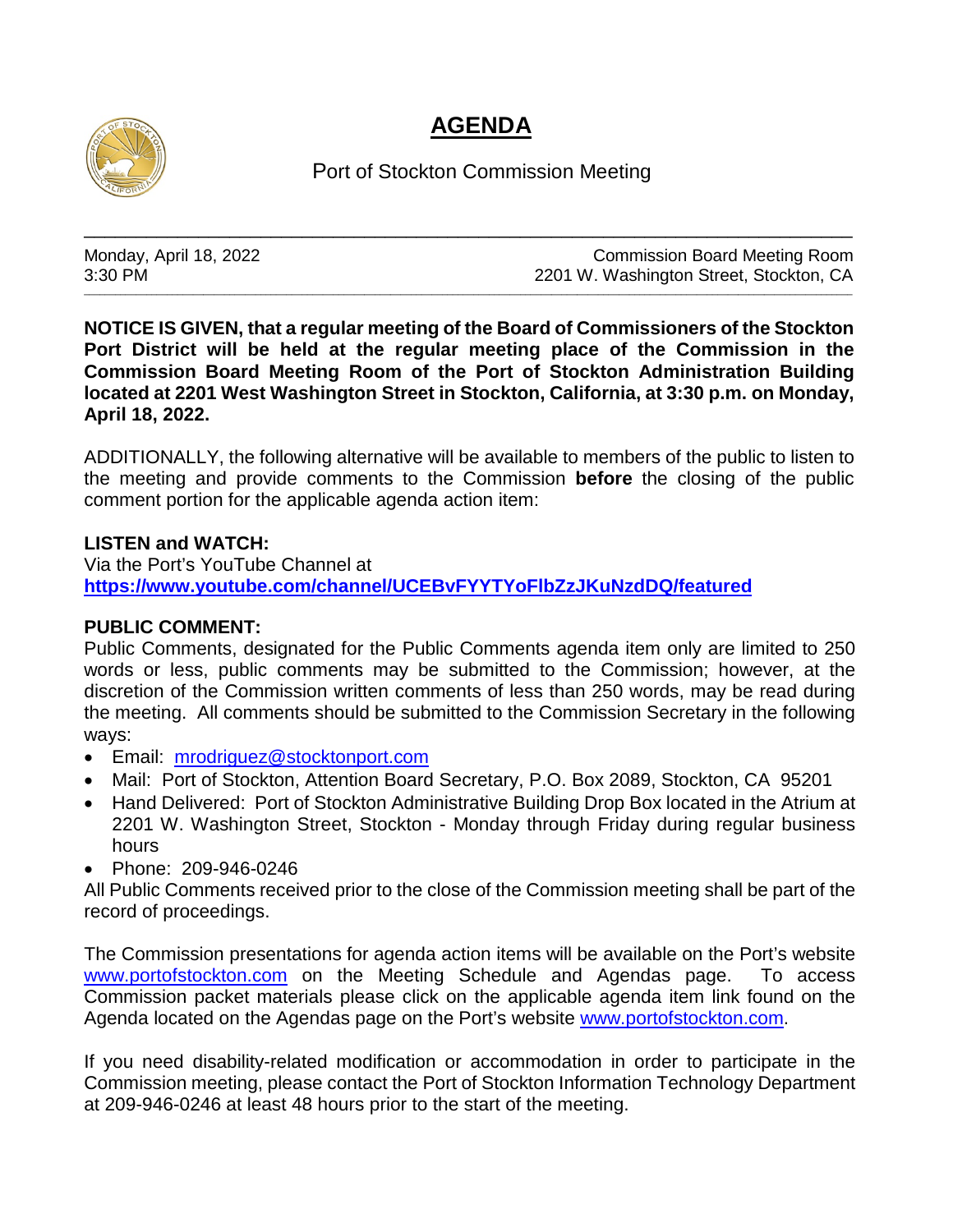- 1. CALL TO ORDER
- 2. ROLL CALL
- 3. CONSENT CALENDAR *All Consent Calendar items will be acted upon under one vote unless specifically removed by a Commissioner, the Port Director or a member of the public*
	- A. Minutes of March 21, 2022 Meeting
	- B. Consideration and possible approval for the Port Director to approve an Amendment for scope and cost increase for HCS Engineering, Inc. for Building 315 Fyffe Avenue Rehabilitation Engineering and Design Services for an amount not-to-exceed \$101,200 **[View Here](https://www.portofstockton.com/wp-content/uploads/2022/04/ConsentCalendarB.pdf)**
	- C. Consideration and possible approval for the Port Director to purchase a Jet Dock from Jet Dock Systems, Inc., utilizing GSA pricing for an amount not-to-exceed \$191,728.97 **[View Here](https://www.portofstockton.com/wp-content/uploads/2022/04/ConsentCalendarC.pdf)**
- 4. CONSIDERATION OF ITEMS REMOVED FROM THE CONSENT CALENDAR
- 5. CONSIDERATION AND POSSIBLE APPROVAL FOR THE PORT DIRECTOR TO AWARD A MASTER PROFESSIONAL SERVICES AGREEMENT TO HDR ENGINEERING, INC. FOR FINAL DESIGN OF THE RAIL BRIDGE AND RAIL IMPROVEMENTS FOR AN AMOUNT NOT-TO-EXCEED \$6,185,096 **[View Here](https://www.portofstockton.com/wp-content/uploads/2022/04/AgendaItem5.pdf)**
- 6. COMMITTEE REPORTS
- 7. PORT DIRECTOR'S COMMENTS
- 8. COMMISSION COMMENTS
- 9. PUBLIC COMMENTS ON NON-AGENDA ITEMS